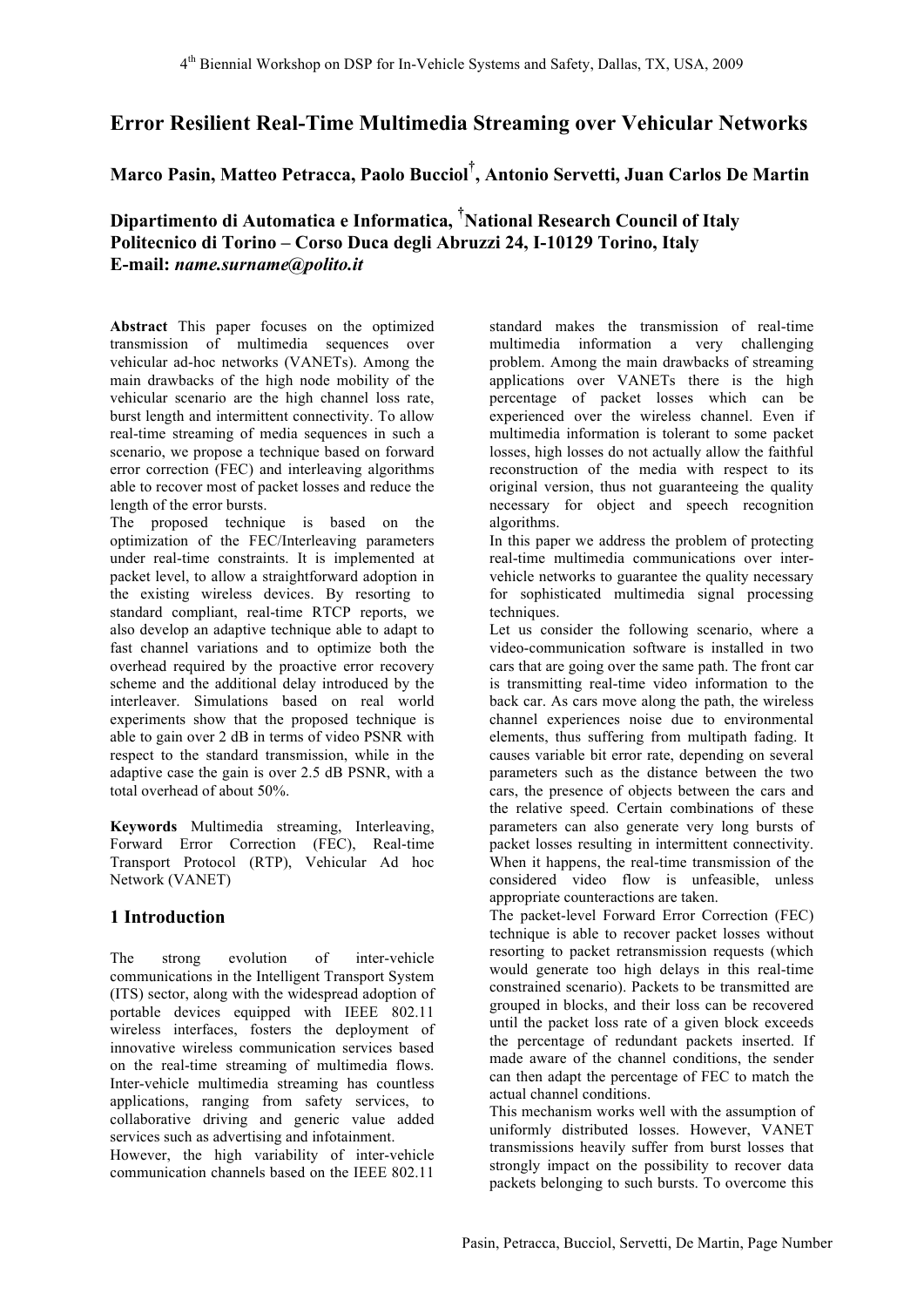problem, in this paper we resort to packet-level interleaving. With adequate constraints, we show that a joint FEC/Interleaving technique is able to consistently improve the transmission quality, while respecting real-time constraints. We then modify the proposed algorithms to dynamically adapt to channel variations. Finally, the proposed techniques are validated with simulations based on real-world experiments, showing consistent gains of up to more than 2.5 dB in PSNR.

The remainder of the paper is organized as follows. In Section 2 the principles of real-time multimedia streaming are presented. In Section 3 and 4 the building blocks of our solution are described, namely the FEC and interleaving techniques, and non-adaptive optimal parameters are obtained. In Section 5 the proposed solution to the adaptive case is derived, and the performance of both the adaptive and the non-adaptive technique is evaluated. Finally, Section 6 concludes the paper with some considerations and remarks on future work.

### **2 Real-Time Multimedia Streaming**

The requirements for real-time data transport mechanisms are distinctively different from those for traditional data communications. For example, real-time delivery requirements restrict the use of retransmissions to recover from packet losses so that the Transmission Control Protocol (TCP) is not suitable for this scenario. Instead, the real-time transport protocol, specified in RFC 3550 [1], is the *de facto* standard for delivering data with real-time content over IP networks.

To enable real-time transmission and playout at the receiver, the RTP packet header carries sensitive information such as the sequence number and the timestamp. An RTP packet may contain one or more codec frames, with the sequence number incrementing by one for each packet sent and the timestamp increasing at the rate of the sampling clock. An RTP receiver uses the sequence number to detect lost packets and the timestamp field to determine when to playout received data.

The RTP Control Protocol (RTCP) is used to monitor the quality of service and to convey information about the participants in an on-going session. Basically, RTCP carries long-term statistic information (e.g., mean packet loss rate (PLR), round trip time, jitter, etc.) related to the RTP session participants.

| a)<br>c<br>a<br>b                             | e                | Main stream |
|-----------------------------------------------|------------------|-------------|
| f(a,b,c)                                      | f(d,e,f)         | FEC stream  |
| b)<br>b<br>c                                  | d<br>e           | Main stream |
| f(c,d)<br>f(b,c)<br>f(a,b)                    | f(d,e)<br>f(e,f) | FEC stream  |
| Fig.1. Two basic sample schemes using generic |                  |             |
| FEC as defined in RFC 5109.                   |                  |             |

In this work we discuss how RTCP reports can

support RTP transmission to track frequent variations of the wireless channel in order to provide the streaming server with regular feedbacks from the receiver on the suffered packet loss rate. Timely feedback is used, at the sender, to adapt the transmission policy to the channel characteristics in order to achieve the best video quality as perceived by the end user. Error control techniques are introduced to improve the communication reliability against time-varying and bursty packet losses. In fact, IEEE 802.11 link-layer retransmissions are efficient only on a shorter timescale and in the face of short-term fluctuations (fast fading); more persistent fluctuations (slow fading) in an high-mobility scenario render these mechanisms inefficient. Application-level error control techniques may provide additional reliability on a longer timescale and, as described in the next sections, cross-layer integration can be exploited to regulate the trade-off between error control aggressiveness and transmission overhead according to the channel loss trends reported by the RTCP protocol.

### **3 Forward Error Correction**

Generic FEC is a codec independent method of protecting RTP payloads against packet erasures by adding redundant data to the transport stream. In this work we use a common method for generating FEC data that takes a set of packet payloads and applies the binary exclusive or (XOR) operation across the payloads. This scheme allows the recovery of missing data in the case where *one* of the original packets is lost, but the FEC packet is received correctly. The RTP payload format for using generic FEC based on XOR operations has been published in RFC 5109 [2].

In recent years, several proposals have been made to use well-known error correcting codes, such as Reed-Solomon codes, for packet loss recovery as well. However, the weakness of the more complex schemes is the computational complexity, which may cause performance problems with long packets and a large number of parity packets. This is why we limit the scope of this paper to XOR-based FEC codes only. Nevertheless, the basic principles discussed are easily convertible for other kinds of linear codes.

Figure 1 shows two basic schemes using the generic FEC defined in RFC 5109. In this paper, we adopt the definition of function  $f(x, y, ...)$  to denote the resulting FEC packet when the XOR operation is applied to the packets  $x, y, \ldots$ . In example (a) a single packet loss every three packets (in the original media stream) can be recovered, and in example (b) every packet loss can be recovered, assuming that the FEC stream is received correctly in both cases.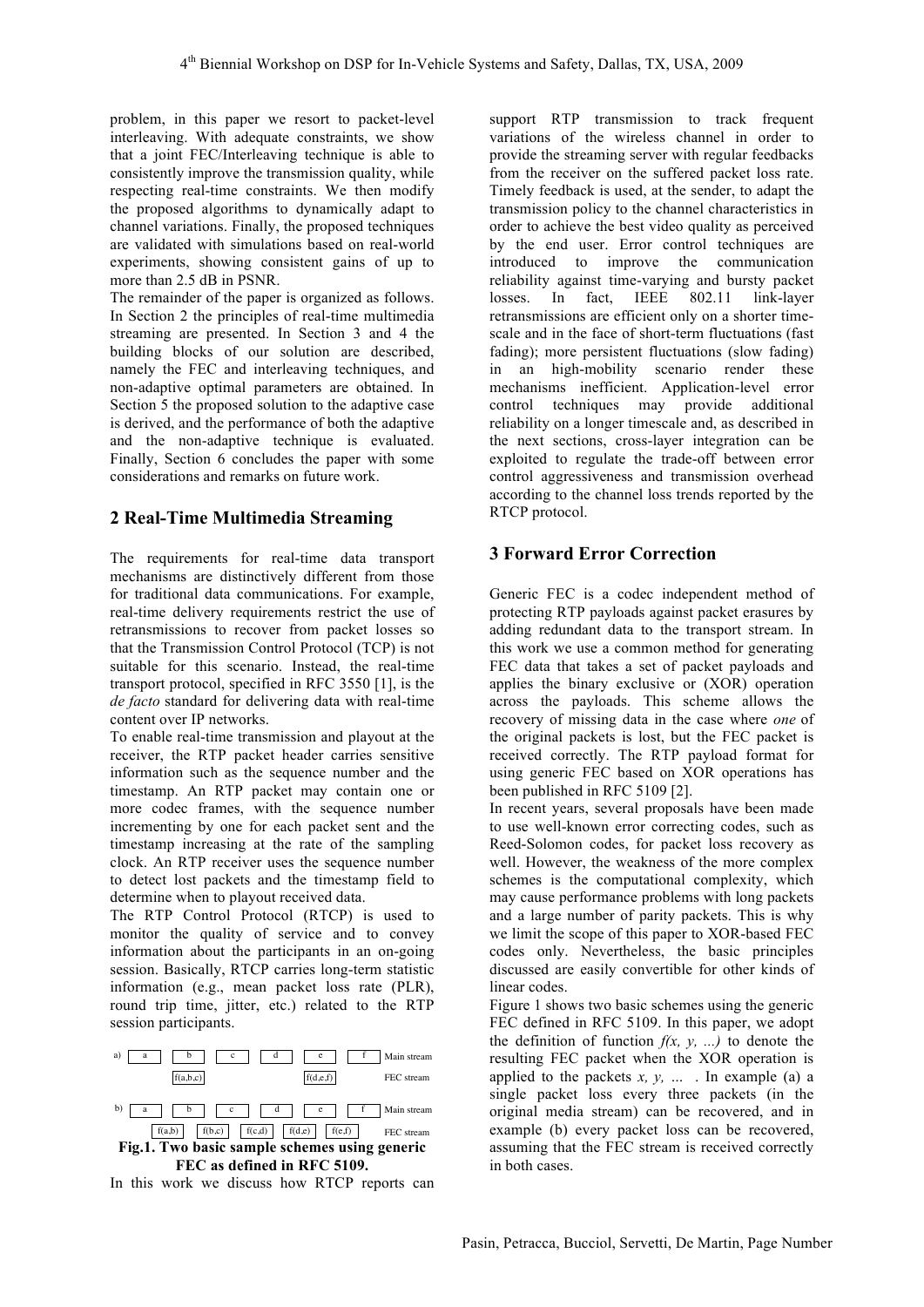

**Fig.2. Application level packet loss rate as a function of time for two generic XOR FEC schemes compared to the case of no FEC. FEC overhead is 100% for FEC 1:1 and 33% for FEC 3:1.**

Clearly both schemes require more network bandwidth because of the redundancy overhead. Example (a), that is denoted FEC 3:1, introduces an overhead of 33% since a FEC packet is sent every three data packets, while example (b), that is denoted FEC 1:1, introduces an overhead of 100%. In general, a FEC i:1 introduces a FEC packet every i data packets, causing an overhead of *(100/i)*%.

In practice, the media stream and the FEC stream are usually transmitted using the same transport medium. This is why we cannot expect packet losses to occur only in the media stream as both streams are likely to suffer from similar error characteristics. In the network perspective, it is realistic to assume the media stream and the FEC stream to form a single stream containing both media and FEC packets. Given a sequence of media and FEC packets, we can easily see the variation in error recovery rates when we examine the residual media data loss rate after applying different kinds of FEC patterns to the sequence. In Fig. 2 we plot the packet loss rate at the network level for a wireless intervehicle transmission trace together with the application level data loss rate for FEC examples (a) and (b). Clearly the more overhead is introduced, the more media data loss rate decreases. Nevertheless, the loss rate reduction is lower than expected. This is because the high packet loss rates of wireless transmission usually occur through correlated (adjacent) packet losses. In this case, the loss distribution (i.e., loss pattern) is a key parameter that determines the FEC performance. Clustered losses considerably reduce the efficiency of FEC and decrease the decoding quality. It is clear that the packet loss rate at the application level does not depend only on the packet loss rate, but also on *which* packets are lost.

A method that can be used to tackle this problem is to use interleaving to spread adjacent frames in different packets [3] as described in the next section.

### **4 Packet Interleaving**

We explore a simple packet interleaving scheme to convert burst losses into an equivalent number of isolated losses which are easier to recover from using forward error control. Compared to other types of error-resilience techniques, packet interleaving provides the advantages of (1) being simple and (2) not requiring any increase in bitrate. Furthermore, packet interleaving can easily be coupled with FEC techniques.

A potential drawback of packet interleaving is that it requires additional delay. Interleaving delay is of particular concern in high interactive applications, such as Internet telephony, that cannot tolerate a delay above 400 ms [4]. However, the required delay, which depends on the channel burst length characteristics, can generally be bound to relatively short values, so even in this kind of applications, the end-to-end delay introduced by this technique is usually acceptable. Since many approaches for interleaving exist, we introduce the specific packet interleaving strategy used in this paper.

A simple packet interleaver that permutes the packet transmission order is represented in Fig. 3. At the sender, packets are first written into the interleaver in rows, with each row corresponding to a block of *n* packets, among them  $k = n - 1$  are data packets and the last one is a XOR-based FEC packet. Then the packets are transmitted by columns as soon as *m* rows of packets fill up. At the receiver, when packets are reordered using their timestamp and sequence number, loss bursts are converted into separated losses. Let us consider, for example, the case of a transmission channel afflicted by a burst loss of length three. Using the  $(n,m)$  interleaver shown in Fig. 3 the burst loss affects separated packets 1, 4 and 7 instead of successive packets 1, 2 and 3.

The effectiveness of the interleaver depends on the block size and the interleaving depth of the interleaver, and on the loss characteristics of the channel. With an interleaving depth of *m*, a burst loss of length *B* can be converted into a shorter burst with a maximum length of  $IB/m$ <sup>*l*</sup>, where  $lx$ <sup>*l*</sup> denotes the smallest integer not smaller than *x*. In an ideal case, when  $m \geq B$ , the burst loss is converted into isolated losses.

|  | n |                                          |
|--|---|------------------------------------------|
|  |   | $\downarrow$ 7[3] 8[6] 9[9] f(7,8,9)[12] |
|  |   | m 4 [2] 5 [5] 6 [8] $f(4,5,6)$ [11]      |
|  |   | $1 [1] 2 [4] 3 [7]$ $f(1,2,3) [10]$      |

**Fig.2. Packet interleaver with block size**  $n = 4$ and interleaving depth  $m = 3$ . Packets are **transmitted by columns following the sequence numbers in brackets.**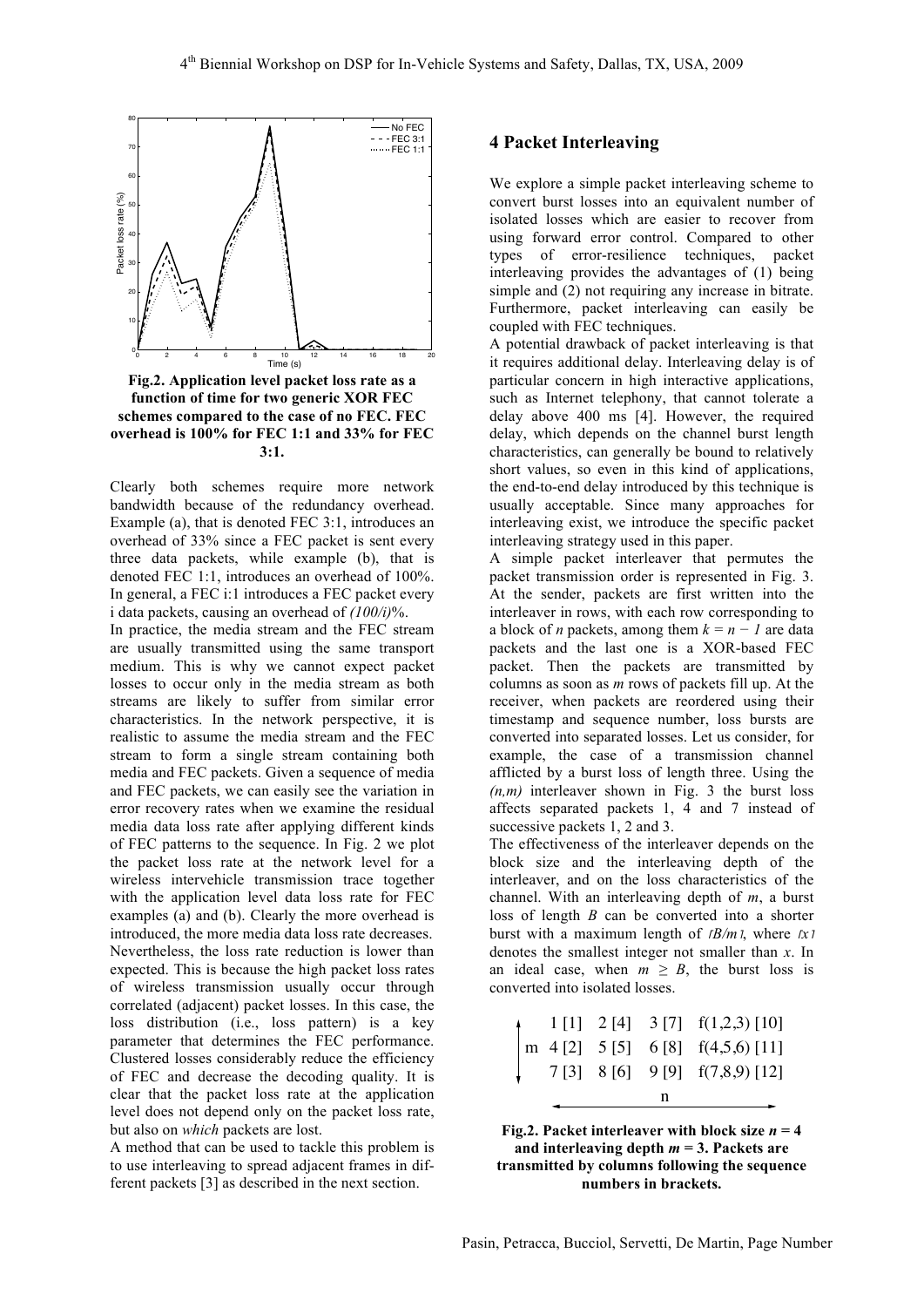In this case, the separation between any two losses is either *n* or  $n - 1$ . A larger interleaver is more effective in that it can convert a longer burst loss into isolated losses or increase the separation of the converted isolated losses. However, this is at the cost of higher latency. At the client, an interleaved packet received cannot be used until all the packets it depends on are received. For a *(n,m)* interleaver, the n-th packet in the original order suffers from the highest delay, as it has to be transmitted in the  $((n-1)$  **x** *m*) + *1*-th place. Hence, the decoding delay corresponding to a *(n,m)* interleaver is

$$
(n-1) \ge m , \tag{1}
$$

and a trade-off exists between the effectiveness in permuting the packets and the latency. It should be noted that the total delay here is not the typical *n*x*m* which arises in channel coding situations, since we do not have the delay of applying FEC across the entire interleaved data [5].

Figure 4 illustrates the advantage of using different interleaving lengths for the same FEC scheme in the real wireless scenario considered in this paper and shown in Fig. 2. It is observed that the interleaver leads to lower packet loss rate by converting the burst losses into isolated losses so that the XOR FEC scheme can effectively recover the missing data packets. Note that at the network level the total number of losses is the same in both cases, the difference is only on the pattern of the losses. In addition we clearly see that after a certain interleaving depth there is nearly no gain in increasing the interleaver depth. This is because the interleaving depth is equal or greater than the mean burst length of the network channel and that this value is large enough to benefit from burst loss spreading.

In the next section we determine the optimal combination of FEC redundancy and interleaver length *(n,m)* under certain application-related delay constraints.

### **5 Experimental Procedures**

Researchers have been working for long time to improve FEC based error control mechanism. The major research interest is still how to make the FEC code size adaptive instead of using a fixed FEC code under all communication environments.

Several works proposed an adaptive FEC schemes that adjust the code size according to an optimization model based on the assumption that the packet loss in a network follows a Bernulli process [6], a Gilbert-Elliot model [7], etc. However, the method of employing fixed models to determine the characteristics of wireless channels works reasonably well for an environment where the end nodes are fixed or have low mobility. For an environment that changes dynamically in time and speed, finding an appropriate model is still a major research issue.



**Fig. 4. Application level packet loss rate and PSNR (dotted line) as a function of the interleaver depth with FEC 1:1 for the** *Foreman*  **sequence and network trace of Fig. 2.**

So we propose an alternative solution, that is to use a feedback loop to determine the changing channel conditions and consequently to adjust the strength of FEC code depending on the notification of corrupted packets at the receiver end.

In the following we compare a fixed FEC scheme with our feedback-based adaptive FEC scheme through trace-based simulations. Loss patterns have been collected from real transmission experiments between two vehicles at the Nagoya University thanks to the equipment of the Center for Integrated Acoustic Information Research (CIAIR). An example trace has been presented in Fig. 2. Each transmitted RTP packet contains a sequence number that is intended for inter-media synchronization. These values are used at the receiver to calculate the loss pattern at the network level that is regularly sent back to the receiver by means of the RTCP reports. Based on the receiver feedback, the streaming server adaptively forges and transmits the FEC data along with the video stream.

#### **5.1 FEC and interleaving depth adaptation**

The proposed XOR-based adaptive FEC scheme uses the averaged loss rate *p* reported periodically by RTCP to adjust the amount of redundancy (FEC) to be transmitted. XOR-based FEC protocol produces an additional redundancy packet from *k* media packets and it has the capacity to overcome a single packet loss over the  $n = k + 1$  consecutive packets. This provides resiliency against a maximum packet loss rate of  $p = I/n$  when considering that even FEC packets may be affected by loss. Thus, based on the averaged packet loss rate measurements such as that provided by the RTCP feedback, it is possible to constantly adjust the redundancy amount by changing the number of media packets (*k*) covered by the FEC packet as follows: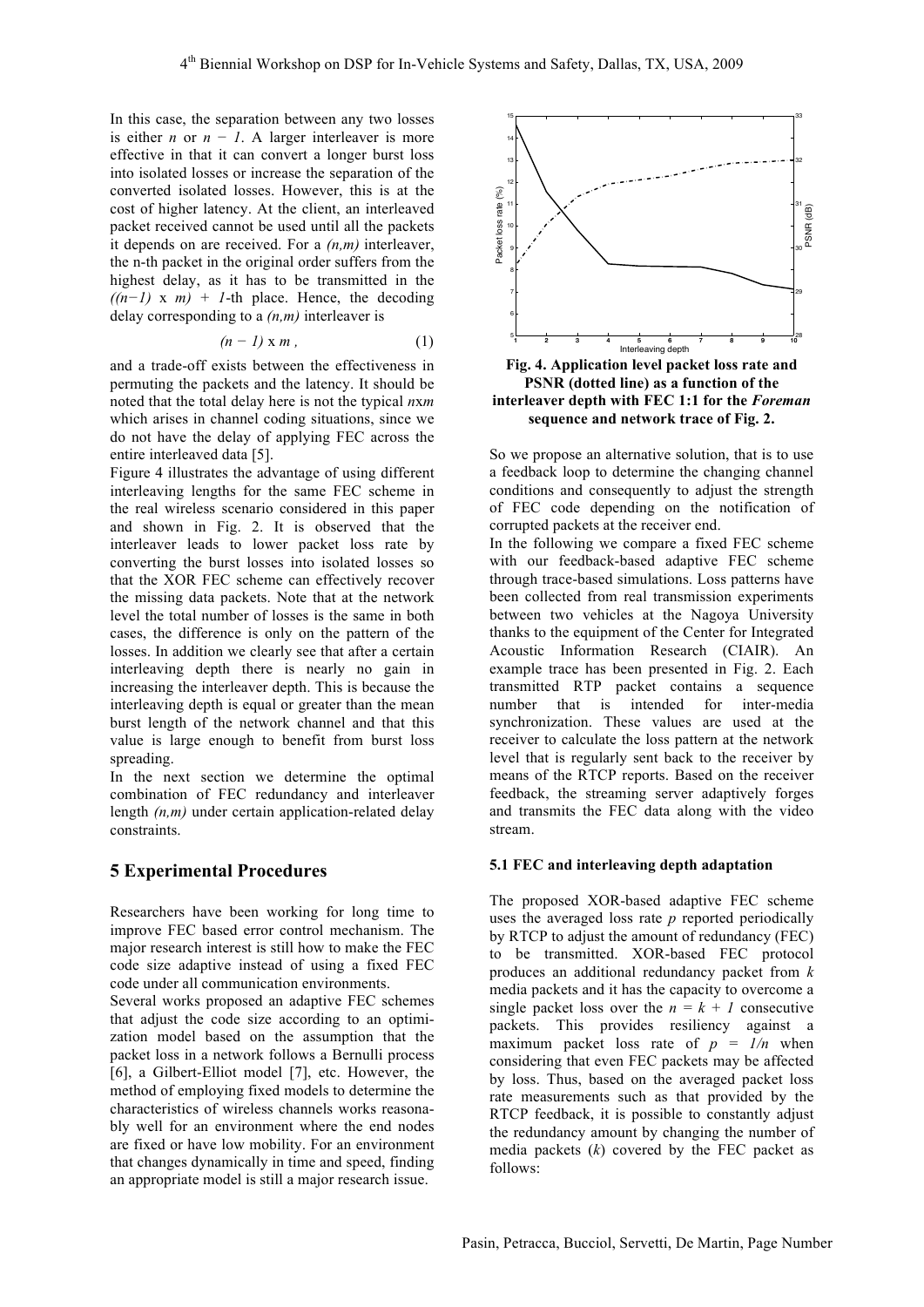$$
k = \left\lfloor \frac{1}{p} \right\rfloor - 1 \tag{2}
$$

the audiovisual content and its loss resiliency The maximum acceptable loss rate threshold beyond which the streaming server triggers FEC adaptation may differ depending on the nature of characteristics. In these simulations the threshold has been set to 10% so the maximum value of *k* has been set to 9, based on Eq. 2 .

The other dimension of the interleaving matrix, i.e., the number of rows (*m*), depends on the overall delay that can be tolerated by the real-time application. The total end-to-end delay consists of three components: the codec delay, the network delay and the playout delay. The latter is set according to the jitter introduced by the network transmission and, when interleaving is used, it should be increased so that it can accommodate also the interleaving delay. Playout buffer size is set by the receiver at the beginning of the transmission, before media decoding, and, in the simplest scenarios, it is usually kept constant. So, if we denote it by  $d_{po} = d_i + d_i$ , where  $d_i$  corresponds to the jitter component and  $d_i$  to the interleaving component, the value of *m* can be dynamically calculated from Eq. 1 as a function of  $d_i$  and *n* as:

$$
m = \left[ \frac{d_i}{n-1} \right] \tag{2}
$$

loss rates over time. The frequency of the receiver An additional issue that must be considered is that the FEC adaptation model poses a problem when dealing with channels that exhibit varying packet reports, which give to the sender an estimate about the network loss rate and other parameters, may reduce the responsiveness of the FEC scheme, leading to suboptimal FEC efficiency. A high frequency would enhance the responsiveness at the sender, while causing high variations between successive measurements and possibly leading to instability, not to mention excessive feedback traffic overhead. On the other hand, a low frequency would have good stability and low overhead but poor responsiveness.

In this work, RTCP report granularity has been assessed with a set of simulations to identify the best tradeoff between feedback overhead and server responsiveness and it has been set to 1s (that roughly corresponds to 127 data packets). Every second, the sender receives an RTCP packet with a report of the current PLR and it calculates the PLR estimate  $p$  for the subsequent time interval  $(\hat{p}(i))$ using the reported PLR value  $(p(i-1))$  and the previous PLR estimate  $(\hat{p}(i-1))$  according to:

$$
\hat{p}(i) = \hat{p}(i-1) \times \alpha + p(i-1) \times (1-\alpha) , (4)
$$

where the value of  $\alpha$  has been experimentally chosen as the optimal first-order estimator so that it gives a good noise reduction ratio while maintaining a reasonable rate of convergence.

#### **5.2 Performance Evaluation**

The proposed system is evaluated using the Peak Signal to Noise Ratio (PSNR) to measure the objective quality of a reconstructed video stream as it is perceived by the end user. The PSNR value, in the following experiments, represents the distortion between the original video stream and the reconstructed video sequence at the receiver. It is shown that the PSNR is influenced not only by the PLR, but also by the loss pattern.

We used Common Intermediate Format (CIF – 352x288 pixels) H.264-coded [8] sequences with the GOP size set to 12 frames. In each GOP the first frame is intra-coded and all subsequent frames are coded as P-frames. In total four standard test sequences in CIF format are used, Foreman, Mother-Daughter, Salesman and Claire. Each sequence has 300 frames at 30 fps, and each is coded with a constant bitrate of 500 Kb/s which produces an average PSNR of 35.58 dB. The distortions are obtained by doubling the length of each sequence and averaging the results for 3 loss realizations shifted across the whole loss pattern, for a total of 600x3 loss realizations.

Two FEC schemes are considered. An *adaptive*  scheme that is able to dynamically adapt the amount of redundancy and the interleaving delay according to the wireless channel conditions, and a *fixed* scheme that introduces the same overall redundancy and delay of the adaptive scheme, but constant over the whole length of the experiment. The value of  $\alpha$  is set to 0.1. Both techniques reduce the average length of the error bursts from 4.5 packets (in the plain transmission case) to about 2.5 packets, supporting the capacity of the interleaver to convert error bursts into isolated losses. In Fig. 5 we plot the PSNR values of the received frames with respect to the original sequence (Foreman) for the network trace represented in Fig. 2.



**Fig. 5. PSNR performance on the Foreman sequence for the network trace of Fig. 2 as a function of time for all the techniques.**